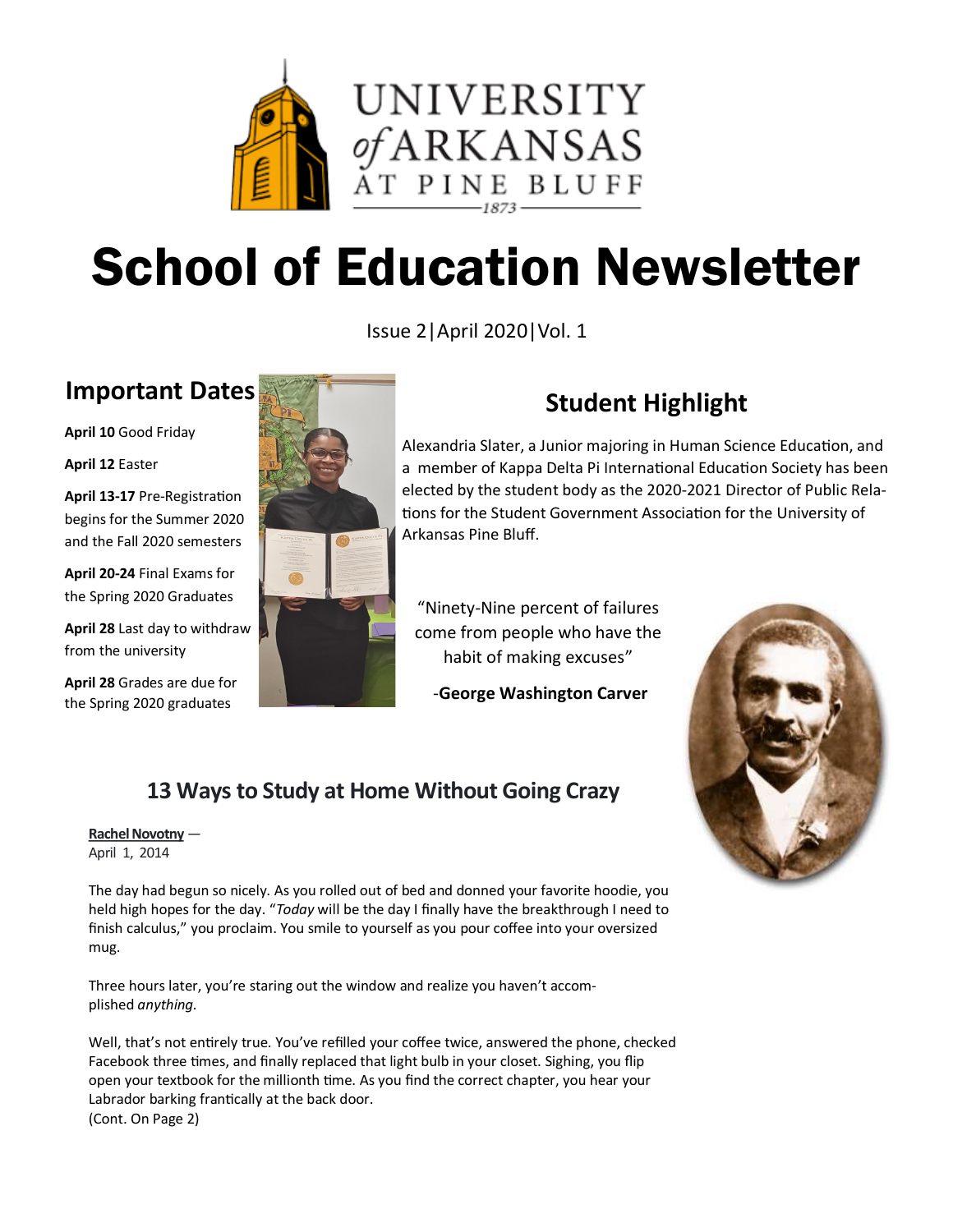#### (cont. from page 1)

While it may sound nice to stay in your pajamas all day, studying at home is not without its pitfalls. But it doesn't have to make you crazy. Here are 13 ways to avoid just that.

#### **1. Establish a routine**

Set a time you wake up, eat breakfast, get dressed, and begin studying. If you don't set a routine for yourself, you may find your breakfast break stretch into… lunch. A routine provides a structure to get things done, keep the little things (like showering) from falling through the cracks, and frees you to [plan for times to](https://getunbound.org/blog/how-to-take-meaningful-breaks) *not*study as well.

#### **2. Get dressed**

I know it's tempting to wear pajamas all day or neglect brushing your hair for 15 days in a row. After all, you're not planning to leave the house except for picking up emergency Doritos. However, you'll feel much better about life and your studies when you take care of yourself. Make it a point to get dressed, brush your hair, and look presentable every day. (You might end up feeling a bit more motivated, too.)

#### **3. Change your location**

[Discover a good coffee shop](https://getunbound.org/blog/extrovert-study-tips) (and learn to like the house brew), grab a blanket and take your books outdoors, or scope out your local library to provide a change of scenery when hitting the books. Even moving to a new location in your home can work wonders.

#### **4. Switch your schedule**

If you have a set routine, but find yourself in a rut, switch your schedule around a bit. Often, a bit of variety is all it takes to restore enthusiasm. If you generally stay up later and get up a bit later, try an early to bed/early to rise routine for a bit. Perhaps slipping in a few hours of study before anyone else in your house is up will transform your study process.

Or, if you're a night owl, try taking a longer break in the morning or mid afternoon and getting a few hours of work accomplished at night when the rest of your family is asleep. If you're trying to get 4 hours of studying in each day, try working in a 4 hour block with only short breaks, or four 1-hour sprints at various points during the day. There are no hard and fast study rules—mix it up and see what works best for you.

#### **5. Shut down your computer every night**

Shutting down your computer will give you a sense of closure. Set a "quitting time" for your day, and get away from the screen. Take some time to play a board game with family or friends, read a good book, or take a walk. By shutting down your computer, you'll ensure your work is saved and you won't feel like you are in eternal study mode (plus, regularly shutting down will help your computer will run faster!) Since you may not be able to change locations when your study day ends, it's important to use other means to create a sense of closure to your studies each day.

#### **6. Keep your study space clean**

This one is more important than you'd think. First, a clean space helps you think clearly and focus, but that's not all. When your study space is clean, you can find the supplies you need, *when you need them.* Nothing derails a study session like spending 15 minutes looking for that pencil you know you saw *somewhere* yesterday…. (cont. on page 3)



"You must never be fearful about what you are doing when it's right."

-Rosa Parks



#### **Financial Aid**

**Pay your Tuition Funds- Sign up at gopyt.com and fill out the survey, NO ESSAY REQUIRED, for a chance at \$5000.**

**The Arkansas Geographical Minority Scholarship is now open please email [allenm@uapb.edu](mailto:allenm@uapb.edu) or [johnsonli@uapb.edu](mailto:johnsonli@uapb.edu) for an application**

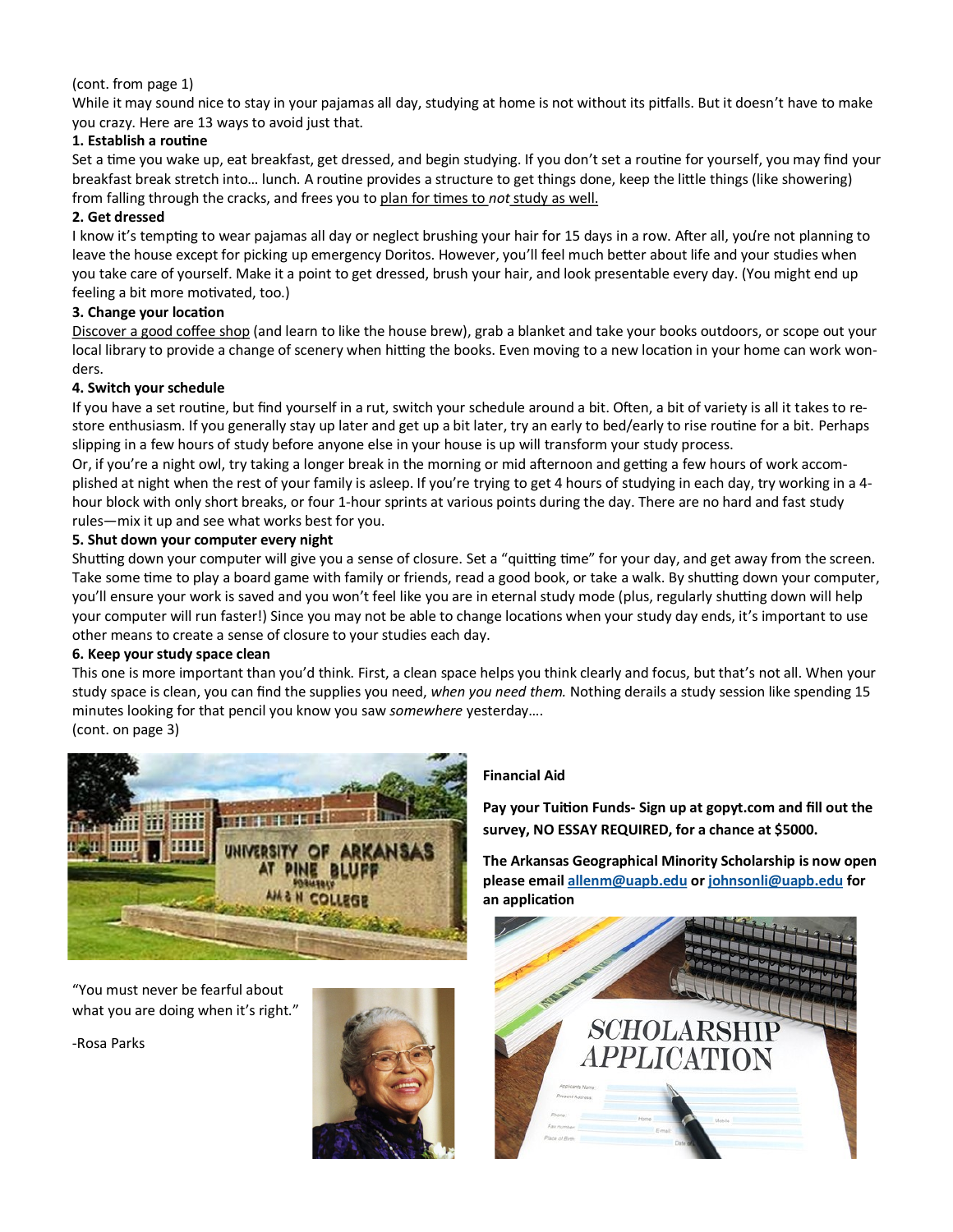#### **University Updates**

Administrators and Faculty have continued to work through a series of extremely complicated issues as they relate to the academic enterprise at UAPB Following a recommendation from the majority of the faculty the school will operate under a modified grading scale for the Spring 202 semester due to the COVID-19 pandemic.

Students grades will be recorded as follows:

90-100 80-89 60-79

AUD (carries no credit) 59 and below

田田玉 **HIF#** माम F 田田四

It was also recommended that the comprehensive exams, the English proficiency exams, and the rising junior exams for the Spring 2020 graduating seniors be waived. Therefore, the absence of the exams scores will not prevent the Spring 2020 graduates from completing the degree requirements.

#### **(cont. from page 2)**

#### **7. Get a Beta fish**

Random, I know, but having a low-maintenance "study buddy" can be a fun way to perk up your study space. If fish aren't your thing, find some way to make your study area fun and interesting. Try a lava lamp, silly putty, a Rubik's Cube, a coloring book and crayons, or a stress ball to help you stay focused or challenge your brain while at your desk.

#### **8. Invest in a good headset**

No matter how excellent your focus, if you study at home it can be virtually impossible to tune out the noise around you. Dogs, younger siblings, and ringing phones are all very distracting and difficult to avoid. A good noise-canceling headset will be a huge help in this regard! You'll be able to preserve both your sanity and your love of those around you.

#### **9. Have a good chair**

It's tough to stay focused on the Battle of Waterloo or that tough statistics problem if you're distracted by your aching back. Invest in a chair that is comfortable and promotes good posture. You'll be able to focus more and be healthier along the way!

#### **10. Don't work from your bed**

Your bed is comfy. The pillow WILL beckon to you. And if you're sleep deprived, the temptation just may be too much to bear. But that's just one of your concerns. Sitting on your bed when studying also promotes poor posture—which will decrease your focus and cause long-term health problems. Not to mention, crawling into bed at night won't provide the same sense of restful relief if you've been using your it as a study station all day.

#### **11. Resist the snack attack**

The beauty of studying at home: you have a kitchen and fridge at your disposal. The downside of studying at home: you have a kitchen and fridge at your disposal. Even if food is plenteous (and your mom's peanut butter chocolate chip cookies are legendary), resist the urge to constantly snack. You'll feel healthier *and* avoid the dreaded "freshman 15." Stock some healthy snacks—carrot sticks, cherry tomatoes, nuts, and hummus—for those times you simply *must* munch… and the Oreos are calling.

#### **12. Have friends**

[Maintain your relationships while working on your degree.](http://www.getunbound.org/blog/fully-invested-this-is-my-unbound-life) If you don't have regularly-scheduled social events (like church or study groups), this will require creativity and effort. But good friendships are worth the investment. Allot time for 15 minute calls just to catch up, and schedule the occasional coffee date. By carving out time from your schedule now, you are solidifying lifelong friendships.

#### **13. Be considerate**

Of course, you'll have to block out time to study, and you won't be able to participate in every activity you're invited to. And you'll probably need to kick a sibling out of your room from time to time for some peace and quiet. Your family is making sacrifices to allow you to be successful—so show them the same consideration you would to receive.

If you have been studying for a few hours, and your sister needs the room to make a personal phone call, [take a study](https://getunbound.org/blog/how-to-take-meaningful-breaks)  [break](https://getunbound.org/blog/how-to-take-meaningful-breaks) to let her use the room for a bit. Help with household chores, and do little things to make each family member feel special.

Studying at home doesn't have to equal hours of mind-numbing solitude! Give a few of these solutions a try and watch how your study time (and life in general) benefits